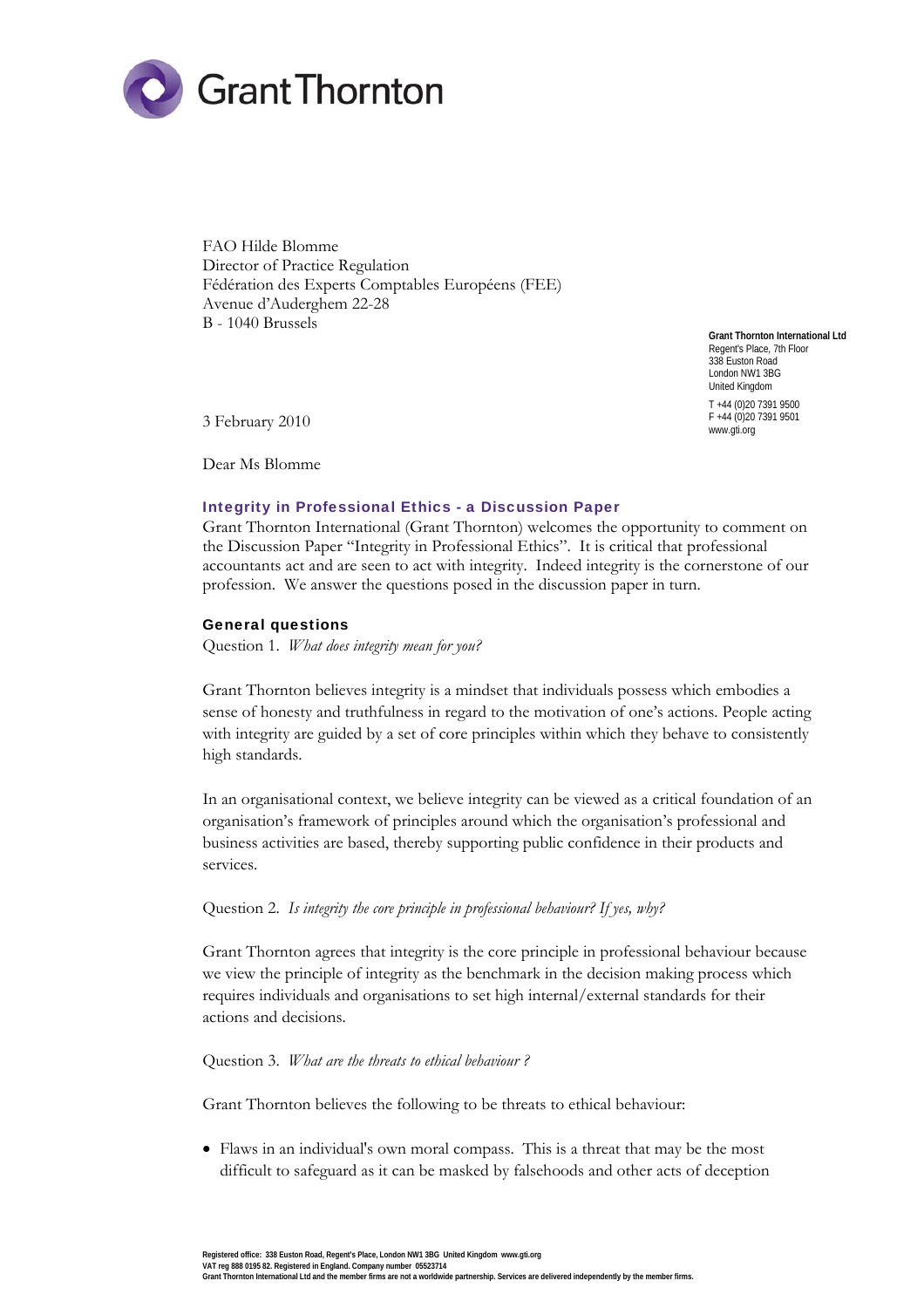## **Grant Thornton**

- A lack of integrity in key management and those charged with an organisation's governance
- Senior management's imposition of unrealistic expectations on financial performance of the organisation
- An organisation's lack of commitment to strong ethical practices and a tolerance for unethical behaviour
- Internal or external work environment pressures, such as excessive pressure from management to exceed earnings projections, financial hardship of an employee, and greed

#### Question 4. *How do these threats change as the economic climate changes?*

We believe that these threats are always present within organizations, especially when the tone of the organization is one that lacks focus, lacks commitment to quality and is not transparent with its goals and objectives. However in today's economic downturn, we believe the pervasiveness of these threats will be more prevalent and accepted in the corporate culture of organizations, as distressed companies try to maintain their viability in the current global economy at all costs.

Question 5. *How is integrity instilled in your audit firm or your organisation? Does it always work? How could it be improved?*

Grant Thornton requires all of its member firms to comply with its strategic initiatives which encourage global collaboration, leadership, a commitment to excellence, agility, respect for others and responsibility.

Grant Thornton's policies are written to promote and help ensure that member firms provide a high quality of service to their clients, and denote conduct that meets the highest ethical standards. Our policies and procedures are designed to apply across different cultures with the public interest as a primary objective. The policies are reviewed and enforced by national and international quality control procedures. They comply with IFAC's Code of Ethics and ISQC 1. However, as important as our policies are, our methods and culture are lived and demonstrated by the leaders of our organisation.

Integrity is a cornerstone to our policies and strategic initiatives. Our policies are designed to minimise the incidence and impact of failure to meet the highest ethical standards. However, policies, leadership and support in this area cannot give absolute assurance of ethical behaviour because policies are implemented by people with the attendant possibility for human failings and weaknesses.

### Questions related to the professional code of ethics and the application thereof

Question 6. *Do readers agree that integrity is actually the core principle and should be highlighted as such, compared with the other fundamental principles referred to in paragraph 2.3? If not why?*

Grant Thornton agrees that integrity is the core principle that should be highlighted, as compared to the other fundamental principles of ethics that appear in the IFAC Code. As stated above, we believe integrity is a core component in professional behaviour because we view the principle of integrity as the benchmark in the decision making process which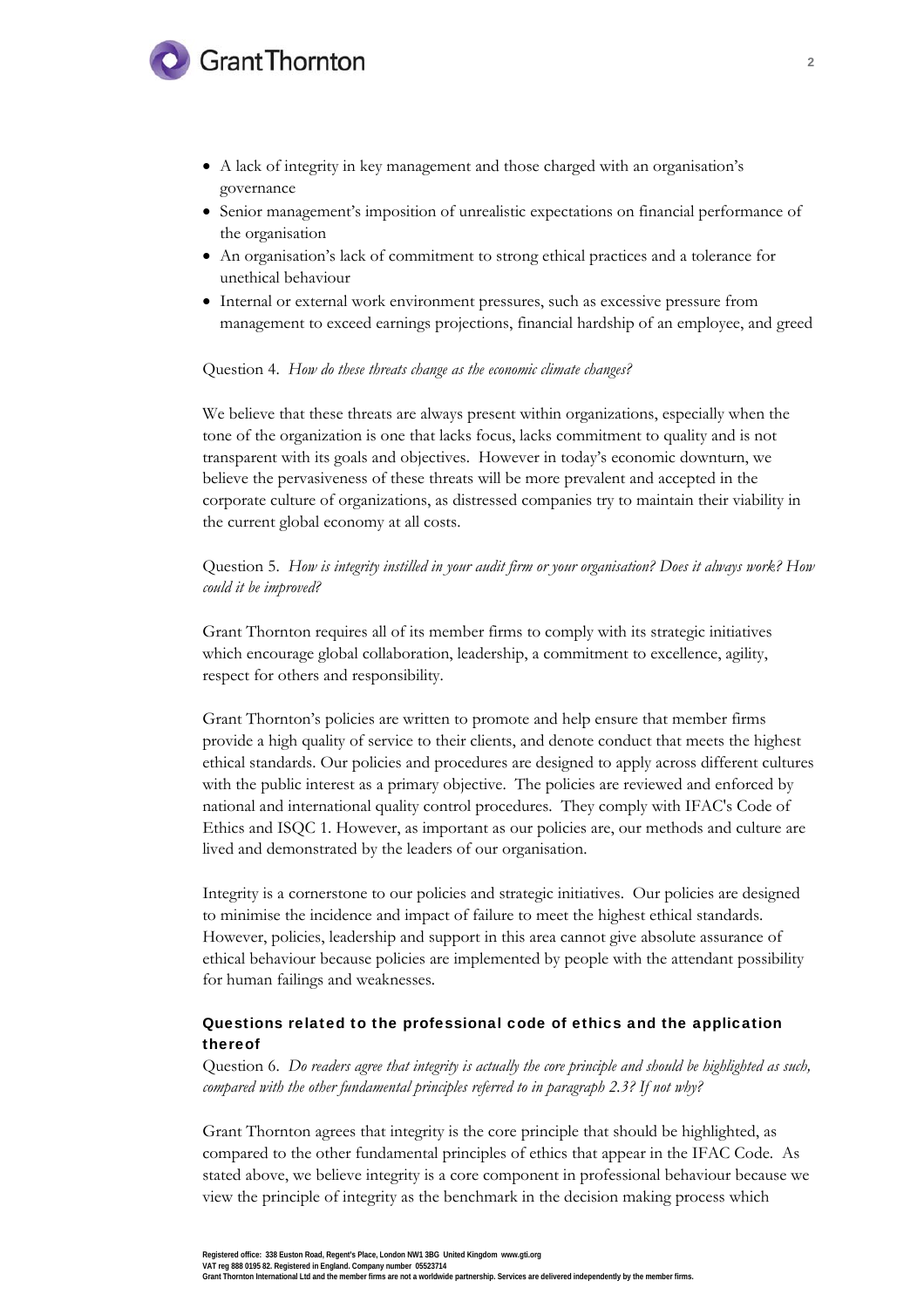

requires individuals and organisations to set a high internal/external standard for their actions and decisions.

Question 7. *Do the other fundamental principles derive from integrity or are they complementary to it? Please explain your rationale.*

A professional regulator quoted the following in their Code of Ethics: "Integrity is measured in terms of what is right and just. In the absence of specific rules, standards, or guidance, or in the face of conflicting opinions, a member should test decisions and deeds by asking: "Am I doing what a person of integrity would do? Have I retained my integrity?" Integrity requires a member to observe both the form and the spirit of technical and ethical standards" .

Grant Thornton believes certain fundamental principles are derived from integrity, while others are complimentary to it. Specifically, we believe objectivity and confidentiality to be principles derived from integrity. When a professional accountant is making a determination if they are objective in relation to work for a client, they must assess whether there are any biases, conflicts of interest or other undue influences that might appear to compromise their professional or business decisions. We believe that integrity will be the driving force in the professional accountant's final determination on whether their objectivity is impaired.

The fundamental principle of confidentiality requires professional accountants to respect the confidentiality of information acquired as a result of professional and business relationships and not disclose any such information to third parties without proper and specific authority, unless there is an overriding legal or professional right or duty to disclose. We believe the principle of integrity to be the benchmark in the decision making process which will require the professional accountant to set a high standard for their actions and decisions in order to avert using confidential information acquired as a result of professional or business relationships for their own self-interest or other financial motives, or for the personal advantage of third parties.

Grant Thornton feels that the principles of professional competence, due care, and professional behaviour, while predicated on integrity, are not derived from it. Instead these principles are driven by core competencies in the profession and specific requirements to adhere to guidelines in professional standards. Therefore, we believe the principles of competence, due care and professional behavior to be complementary to integrity.

Question 8. *From the perspective of professional ethical behaviour, does the quality of the person's character matter if their actions are consistent with expected standards? Does this have consequences for the disciplinary process?*

Grant Thornton believes that the quality of a person's character matters even if their actions are consistent with expected standards because individuals who possess a high moral character comprised of integrity, honesty and truthfulness, are more inclined to adhere to the spirit of ethical and technical standards and to do so in all situations. It is the aggregate of these attributes in an individual's character that results in ethical behaviour.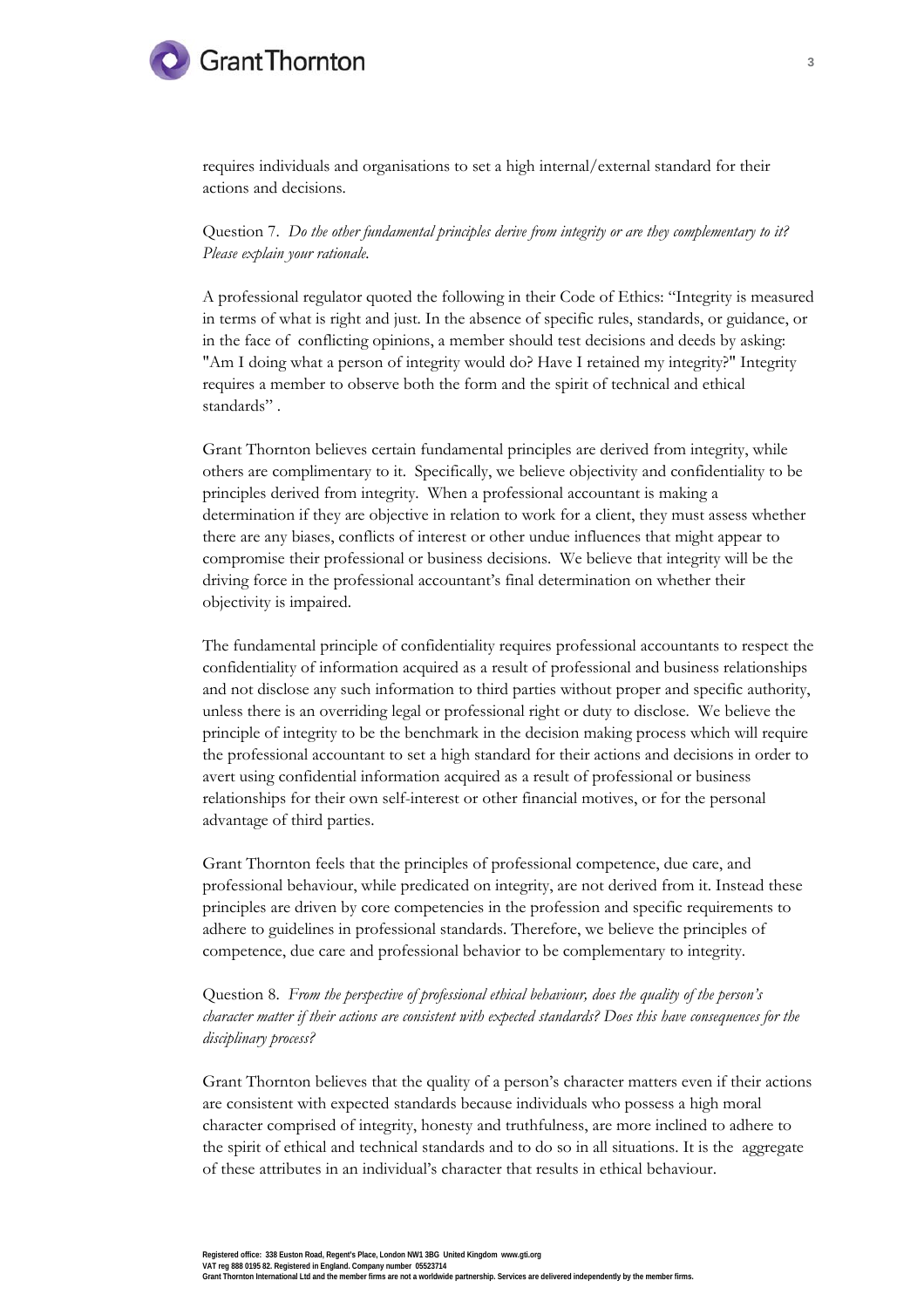# **Grant Thornton**

However, we believe there cannot be disciplinary consequences for an individual's lack of character. Character drives behaviour, so the disciplinary process should judge the behaviour alone.

Question 9. *Do readers believe that the perceived integrity of the profession as a whole impacts upon the integrity of individuals within it? Again, does this have consequences for the disciplinary process?* 

Grant Thornton believes that there is a correlation between the integrity of a profession and the integrity of individuals within that profession. It is our position that professions with good reputations and perceived as having integrity attract individuals with high integrity. Therefore it is in the accounting profession's best interests to maintain a high moral and professional standing.

Conversely, we do not believe that if the integrity of a profession should decline, it would necessarily negatively impact the integrity of individuals within the profession. Most individuals that possess integrity adhere to socially responsible behaviour and would be unwavering in an environment of opposition. However, if integrity waivers in those running or leading the system and lack of integrity is perceived as being tolerated in others then an overall decline could ensue as those with a weaker moral compass themselves begin to waiver. Therefore we believe that perceived integrity of the profession as a whole could have consequences for the disciplinary process.

Question 10. *Would it be helpful for codes of ethics of accountancy bodies to include further discussion on integrity? If so, what are the key points that should be included?*

Grant Thornton believes that it would be helpful and beneficial for codes of ethics to include a further discussion on integrity in order to provide the global community with a better understanding and consistent framework to apply the concept of integrity to their business practices. We believe that in order for the additional discussion of integrity to be effective, it should include examples of behaviour that would exemplify integrity.

However, integrity is an internal system of principles which guides behaviour and causes individuals to act according to their beliefs and values. While a further discussion within codes of ethics would facilitate easier implementation within global business practices to minimise the incidence and impact of ethical failures codes of ethics in themselves do not create a value system to define personal integrity. A personal value system is upheld by an individual and is a choice rather than an obligation.

## Question 11. *Should there be greater clarity to which personal integrity would affect professional integrity, to enhance harmonization? What sort of personal behaviour should merit professional disciplinary action?*

Grant Thornton believes it would be advantageous to the profession to include a discussion on how personal integrity affects professional integrity. We believe it would be constructive to include examples of personal behaviours that would have an adverse impact on professional integrity together with examples of positive behaviours that professionals should aspire to and pursue in their careers.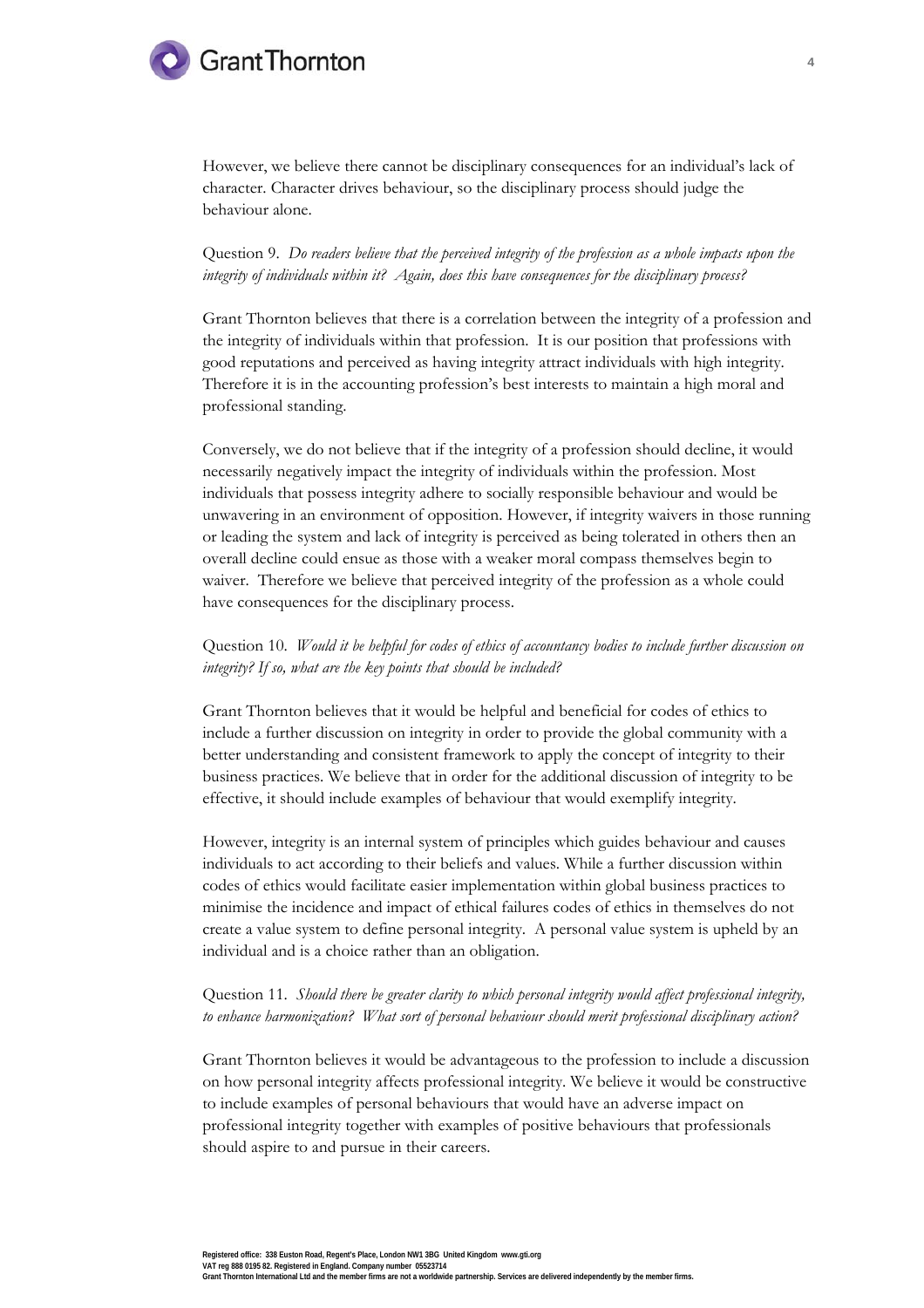

We believe the following is a non-exhaustive list of personal behaviours that may merit professional disciplinary actions:

- Crimes involving fraud
- Money laundering
- Tax evasion
- Bribery
- Insider trading or other use of confidential client information for personal gain
- Embezzlement
- Forgery
- Other criminal offences
- Intentional disregard of generally accepted standards of personal behaviour resulting in loss or harm to the public
- Abuse of a position of influence for personal advantage

Question 12. *Do you agree with the behavioural characteristics discussed in paragraph 5.2? If not, please explain what should be changed.* 

Grant Thornton agrees with the behavioural characteristics discussed in paragraph 5.2; however with respect to item e. - "show consistency", we believe this is an area that needs further clarification, such as consistency in actions, values, and principles. We ask that FEE provides further guidance on its intent with respect to the concept of "consistency" as discussed in paragraph 5.2.

Question 13. *Are there further behavioural characteristics that should be expected of someone behaving with integrity in a professional context, other than those listed in paragraph 5.2? If so, what?* 

We believe the following to be additional behavioural characteristics that are indicators of someone behaving with integrity:

- Accepts personal responsibility
- Respectful of views that differ from their own

Question 14. *Do readers agree with the indicators discussed in 6.7? Are there others, and if so what?* 

Grant Thornton agrees with the indicators identified in paragraph 6.7; however we believe the following indicators should be added:

- Inspire greater ethical conduct in an organization
- Demonstrate the organisation's commitment to ethical behaviour
- Discourage unethical behaviour

Question 15. *Do readers agree that organizations should have clear ethical values and that in all but the smallest organizations this will require the organization to have a code of conduct? If not, please explain your rationale.*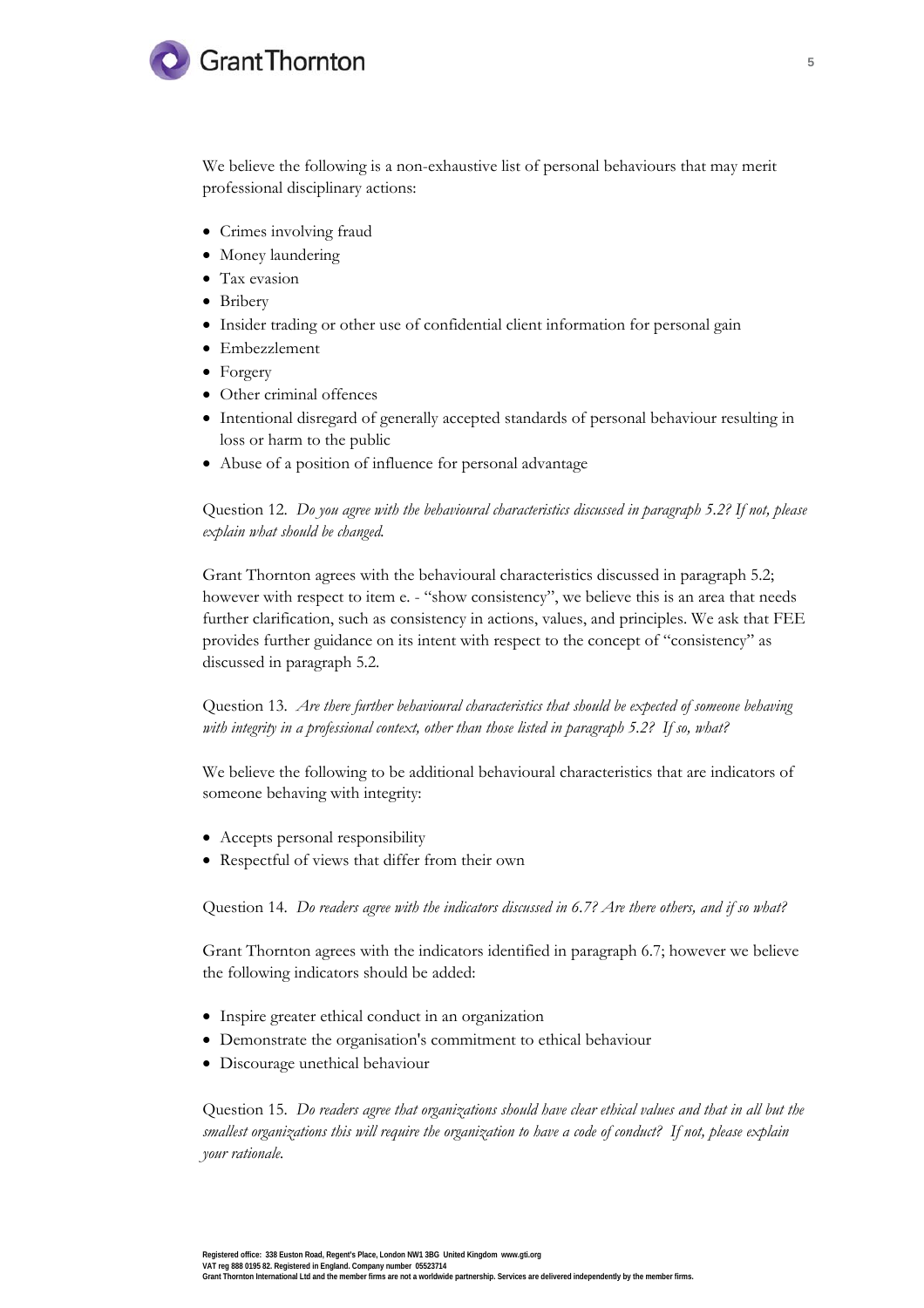

Grant Thornton agrees that organisations should have clear ethical values and larger organisations may benefit from implementing a code of conduct. However, a code of conduct would not be suitable or necessary for all organisations. A code of conduct is likely to have limited impact where the organisation's leaders do not live and demonstrate the highest standards of ethical behaviour. Where the leader of a small organisation is clear about the standards of behaviour which are expected and leads by example then a code of conduct will have limited additional impact.

We believe instituting a code of conduct can be a strategic step in which leaders of an organisation build and foster an ethical corporate climate. Organisations attract individuals that share common values; therefore implementing a code of conduct could externalize the private values of its professionals, thereby promoting what the organisation stands for.

Question 16. *Who should be responsible for ensuring that ethical behaviour is embedded in organizations?*

We believe strategic leaders and those charged with governance of an organisation are responsible for ensuring that ethical behaviour is embedded in an organisation such as:

- The board of directors, including any non-executives
- Senior executives CEO, CFO, COO, President

Question 17. *Is it reasonable to expect professional accountants to promote an ethics-based culture in their organizations? If so, should there be greater guidance and what are the key points that it should include?* 

Grant Thornton believes it is not only reasonable but expected that all professional accountants promote an ethics-based culture in their organisation because, as stated above, organisations attract professionals with similar values and interests. Promoting an ethics-based culture will align the professional's internal values with the external values established by the organization.

We agree that additional guidance on integrity will be necessary in order to provide the global community with a better understanding and consistent framework to apply the concept of integrity to their business practices.

Some key points for consideration are:

- Examples of ethical practices that professionals and organisations should aspire to
- Increased awareness on how to implement and apply ethical codes
- Training on how to deal with ethical dilemmas